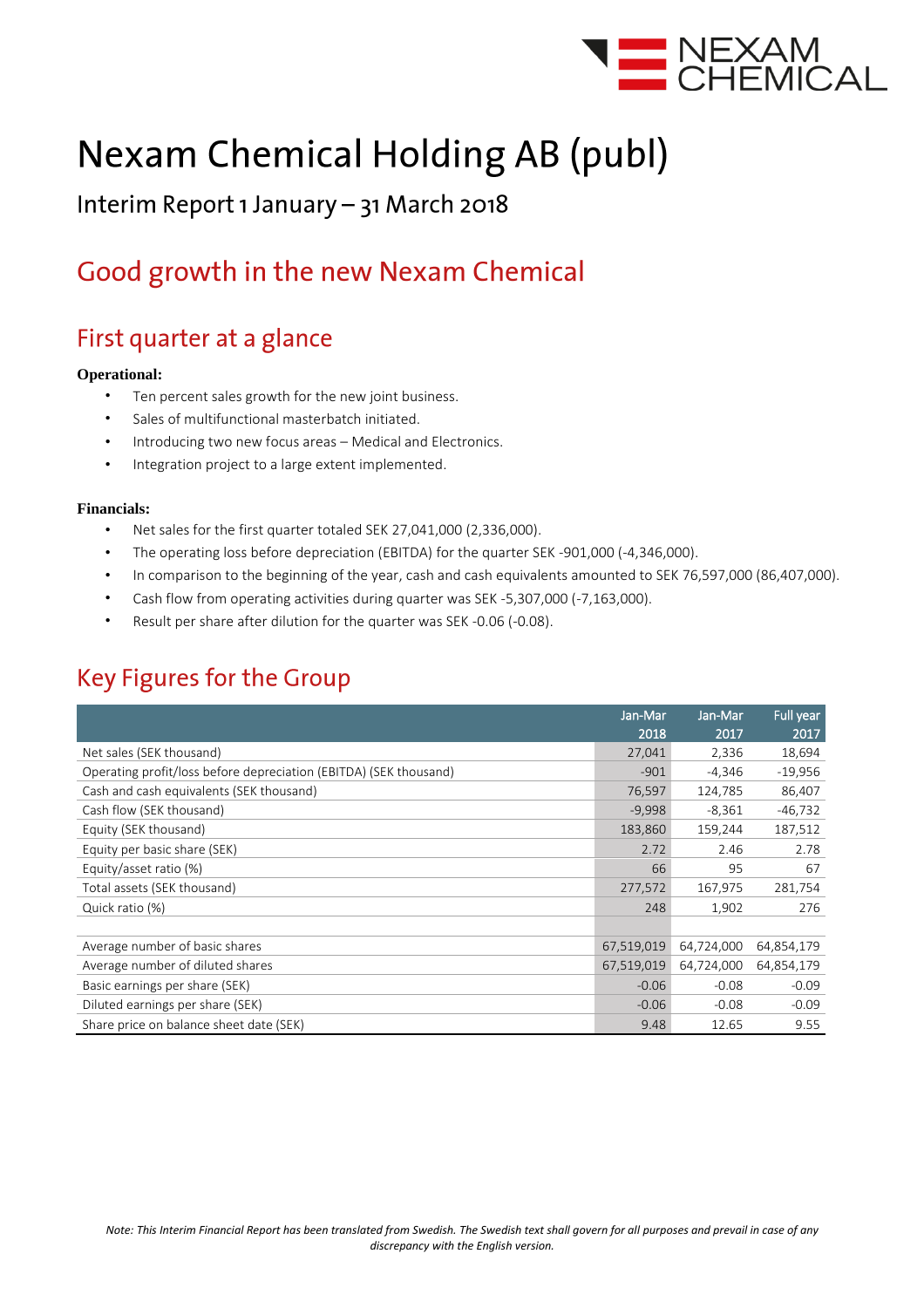

### The new Nexam Chemical has taken shape

#### The new Nexam Chemical

The first quarter of 2018 have been extremely intensive and exciting for us in Nexam Chemical. We have in a short time completed the major part of the integration between Nexam Chemical and the acquired business Plasticolor. It has been a major change given the fact that Plasticolor is significantly larger than the old Nexam Chemical. The energy level and commitment from all involved coworkers have been high and everyone showing a positive attitude despite the long working hours. Despite a lot of internal changes to manage, we have still been able to put a lot of focus into meeting our customers. The purpose has of course been to present the new Nexam Chemical and to secure continued business, but also to show the new exciting opportunities that the combination of Nexam Chemical and Plasticolor creates. The feedback has been positive and it has already resulted in new businesses. During the quarter the new production line in Lomma has been fully implemented. The additional production capacity creates opportunities to grow with our multifunctional masterbatch.

### "…a total sales growth of nearly ten percent…"

#### Sales

For the first time since the acquisition we can present a full financial report for the whole new Group. Despite the focus on integration projects, we are able to show a total sales growth of nearly ten percent for comparable businesses in relation to the first quarter last year. The growth in percent within Nexam Chemicals product portfolio was, as expected, more or less four times the growth for Plasticolors products. Sales has developed positively within all focus areas. Worth noting is that we have initiated some sales within our new multifunctional masterbatch. Each individual order is not large enough to be considered as material for the business, but we have managed to establish a number of customers from which we in the future expect continuous orders. Following the acquisition of Plasticolor, Nexam Chemical have entered into a new phase where sales have multiplied overnight.

The feedback we receive from our customers is that they appreciate the new Nexam Chemical and the stable base that we now have in our business. We will of course continue with both Plasticolors traditional and wellestablished products, as well as Nexam Chemicals highend products. In addition to this we will also offer the new multifunctional masterbatch. Generally, growth in Plasticolors mature product portfolio is relatively limited. The larger part of growth is expected to come from Nexam Chemicals products as these are accepted and introduced to more and more customers.

### "…decided to introduce two additional focus areas."

#### New focus areas – Medical and Electronics

During the quarter, as a result of our annual strategy review, we have decided to introduce two additional focus areas. All in accordance with our business model and we therefore add Medical and Electronics as new focus areas. Within these two exciting segments we have several customers expressing a desire to launch collaborative projects. Within Electronics we already established cooperation with leading players in the market. We expect to add additional partners in the near future.

#### Market

Overall, the market is strong and the interest in our products and solutions, strengthened by the acquisition of Plasticolor, remains high. We already receive many requests regarding our customized premium solutions and products. We actively market a concept where we add NEXAMITE® to a standard recipe in which we can offer our customers the opportunity to develop products with enhanced properties and at the same time make their manufacturing process more efficient. One market segment that is developing very well is material for applications within electronics and semi-conductors. We have during the quarter delivered products for validation to several new customers. When it comes to PET-foam, a market that we have worked with for a long time, we see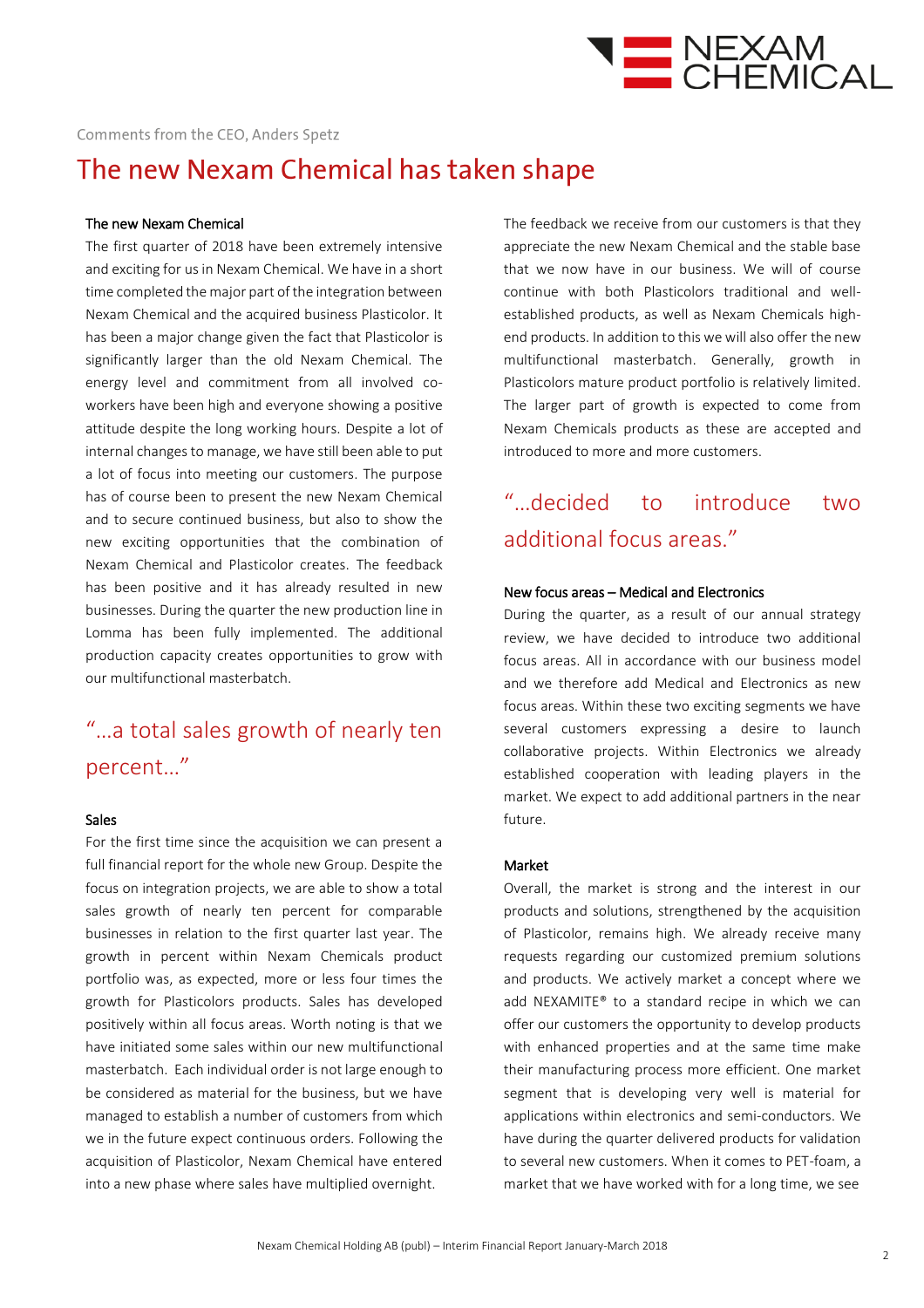

new market potential as our customers are expanding globally.

#### Production

During the first quarter we have, for the first time, fully utilized the capacity in our production facility in St Andrews, Scotland. In St Andrews we develop and manufacture all our advanced chemistry. We therefore evaluate how and where the growing volumes of our molecules shall be produced. We will go through with some small investments to increase the capacity but at the same time securing additional outsourcing partners on the chemical side. The growing sales of masterbatch also requires increased capacity in Lomma. Prior to the acquisition of Plasticolor, a capacity expansion was already taking place through an investment in a new production line. During the first quarter, it has been put into full operation and we expect, based on entered contracts, to fully utilize the capacity at the end of 2018. We have initiated an internal project to evaluate where and how we shall invest in additional masterbatch capacity to meet the demand from 2019 and onwards.

#### Research and development

We continue to focus on developing our own new recipes and to help our partners to customize concepts where our multifunctional masterbatch are used for improving properties and efficiency. The project we are running together with one of the world's largest pipe manufacturer are progressing according to plan and continue to show positive results. Also in the field of electronics, a lot of development work is ongoing. Primarily by our customers but based on Nexam Chemicals input and products. The ambition is to fulfill the increasingly demand in the market for performance in electronics, for example, mobile phones and computers.

#### One company – Nexam Chemical

As I mentioned earlier, we have put a lot of work into the integration of our two businesses. Making sure that we can go full speed ahead and quickly realize the synergies identified. We have already finalized several of the projects concerning common processes. The outcome being that we have one common organization in place with mutual processes which are supported by the same IT and administrative tools.

A central part of the work has been to evaluate the organization and processes. We have now a clear picture of where we need to strengthen the organization with additional resources and competencies. Therefore, we have during the first quarter started the process of recruiting additional key competencies within sales, production and development.

### "…recruiting additional key competencies…"

We have also developed a new visual identity for the Group with uniform logos and presentation material etc. We are now adapting all marketing materials, websites, product names according to this. Some minor parts of the integration work remain, but nothing that have any material impact for the business.

#### Communication and business development

I receive a lot of comments from our shareholders who wish to have more detailed and frequent information from Nexam Chemical. Primarily concerning new customers and large orders. It is a challenge to find the right balance of the communication. First and foremost, we comply with the comprehensive regulatory requirements imposed by law and the market place when it concerns relevant and correct information to the market without creating misleading expectations and conclusions. At the same time, we need to balance our customer requirements on confidentiality. We offer our customers a unique technology enabling them to get an advantage towards competitors. It is essential for them to keep a low profile regarding new and improved products. At least until market launch, but often also afterwards. We have established commercial relations with a number of key customers. What we can expect is that these customers gradually include our products in their formulations. Usually in their new products. In our type of business, we will not receive one individual giant order from one day to the other. What we can expect is a gradual growth where we will see more frequent orders with growing volumes. We are not a company receiving individual large projects, but a supplier delivering material for continuous production. If an order does not have a significant impact on the company´s business, it is neither relevant or correct to press release it to the market.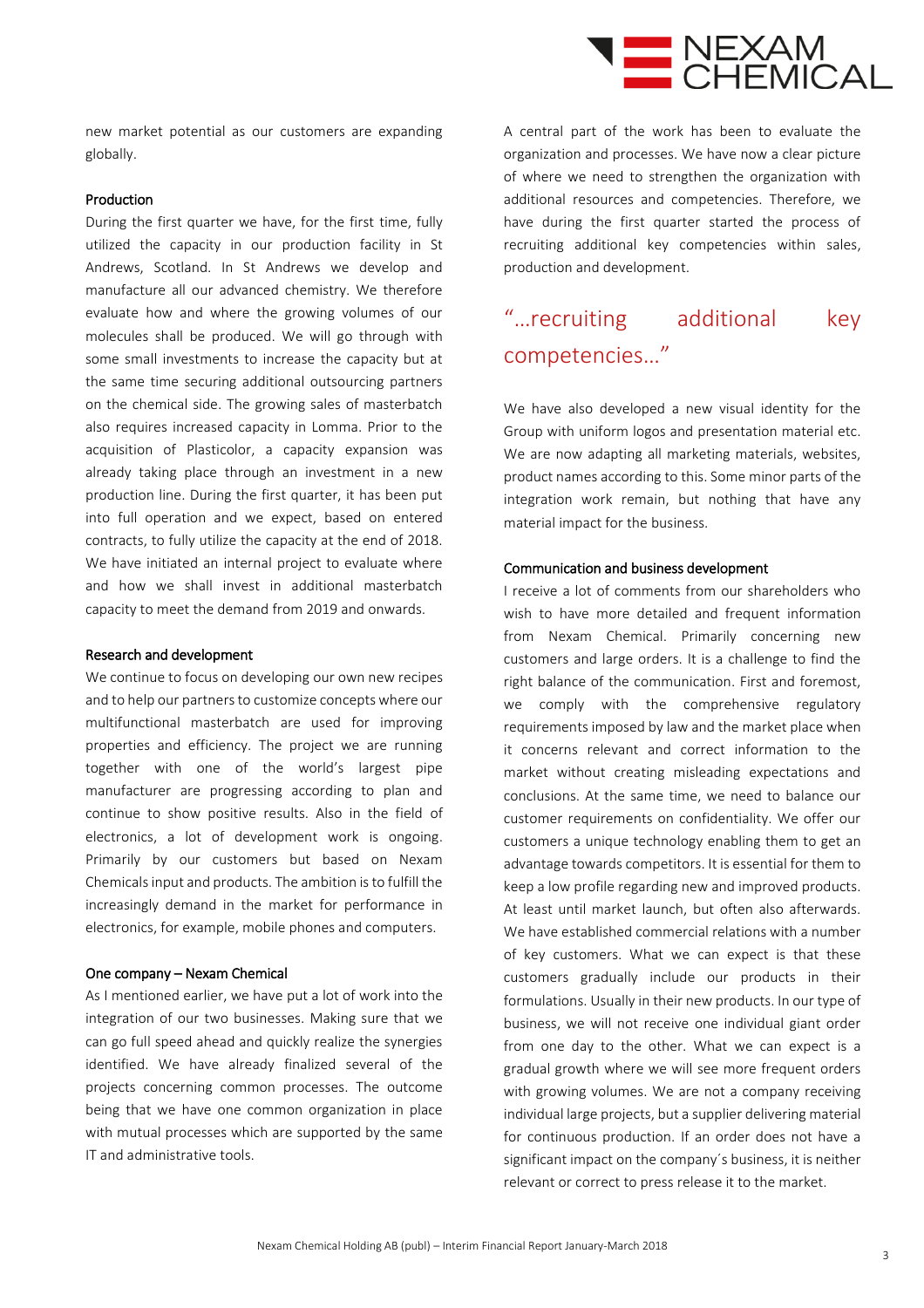

Nexam Chemical will manage regular sales in the same way as other comparable companies within e.g. chemical industry. That means that general sales development will be reported in the quarterly reports.

#### Forward looking

I predicted at the end of last year that it will be full speed ahead in 2018. Now I can tell that it really happens! We have entered into a growth phase, expanding our business both concerning sales volume as well as business and organization. Growth is expected primarily from the volumes in which the company has the highest margins.

We are preparing, step by step, to grow with our customers and bring in new businesses. All of our existing focus areas show stable growth and I expect that we during 2018 will deliver business within our two new focus areas – Medical and Electronics.

The journey continues and I look forward for the coming quarters.

Anders Spetz, CEO

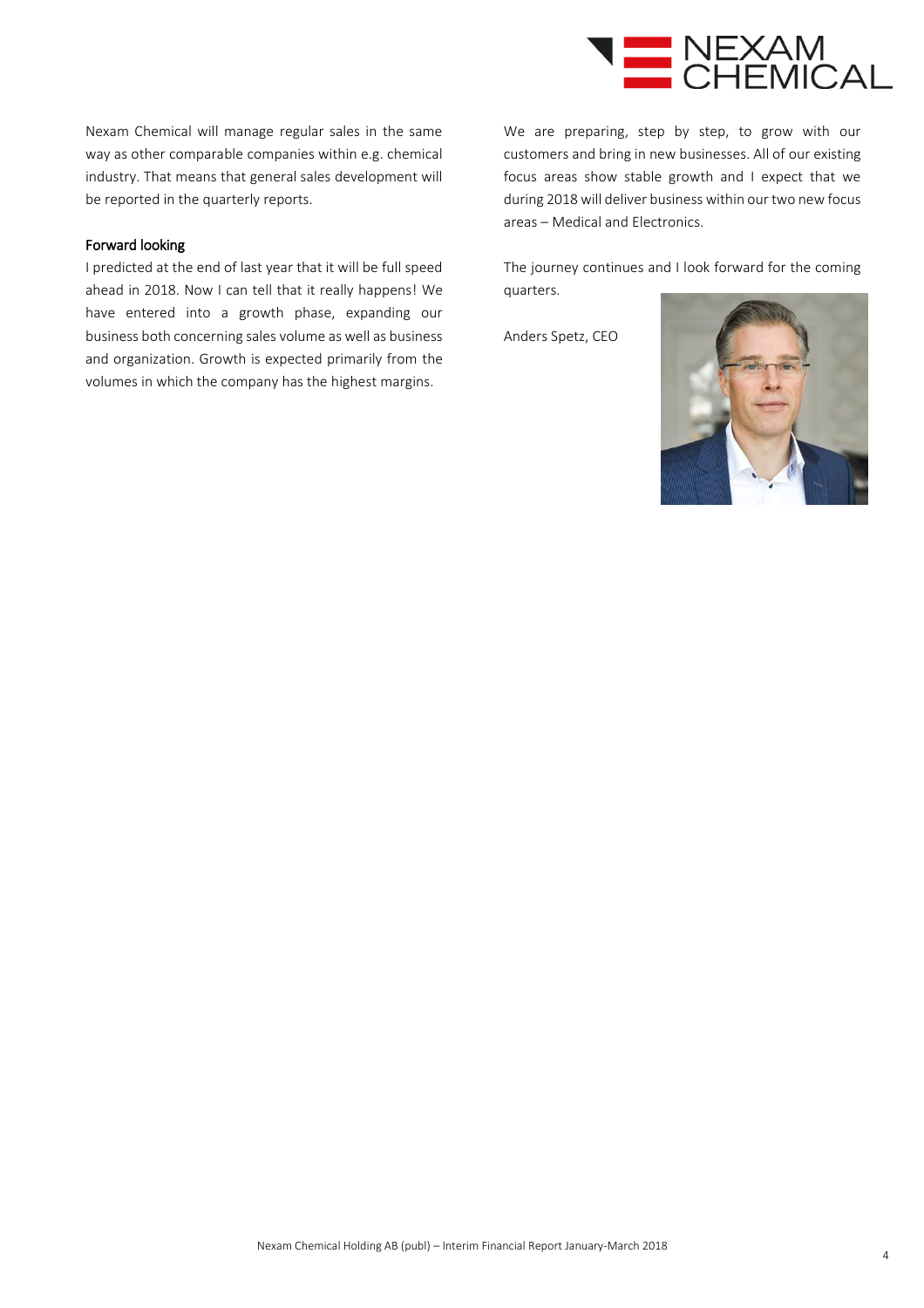

## This is Nexam Chemical

#### Nexam Chemical

Nexam Chemical develops technology and products that make it possible to significantly improve the properties and performance of most types of plastics in a costeffective manner and with the production technology intact. The properties that are improved include temperature resistance and service life. The property improvements that can be achieved by using Nexam Chemical's technology make it possible to replace metals and other heavier and more expensive materials with plastics in a number of different applications.

The Company's head office is located in Lomma, Sweden. Development of new products and applications and formulation evaluation takes place in the laboratory in St. Andrews, Scotland where also the facility for pilot production is located. Large scale production of the company's unique molecules is performed in collaboration with contract manufacturers. Manufacturing of masterbatch and multifunctional masterbatch is performed by the subsidiary Plasticolor with production as well as sales- and market offices in totally seven countries throughout Europe. The Group has in total approximately 45 employees.

#### Vision and mission

Nexam Chemical's vision is to be a recognized world leader in the field of property modification of plastic and polymer materials via heat-activated crosslinking.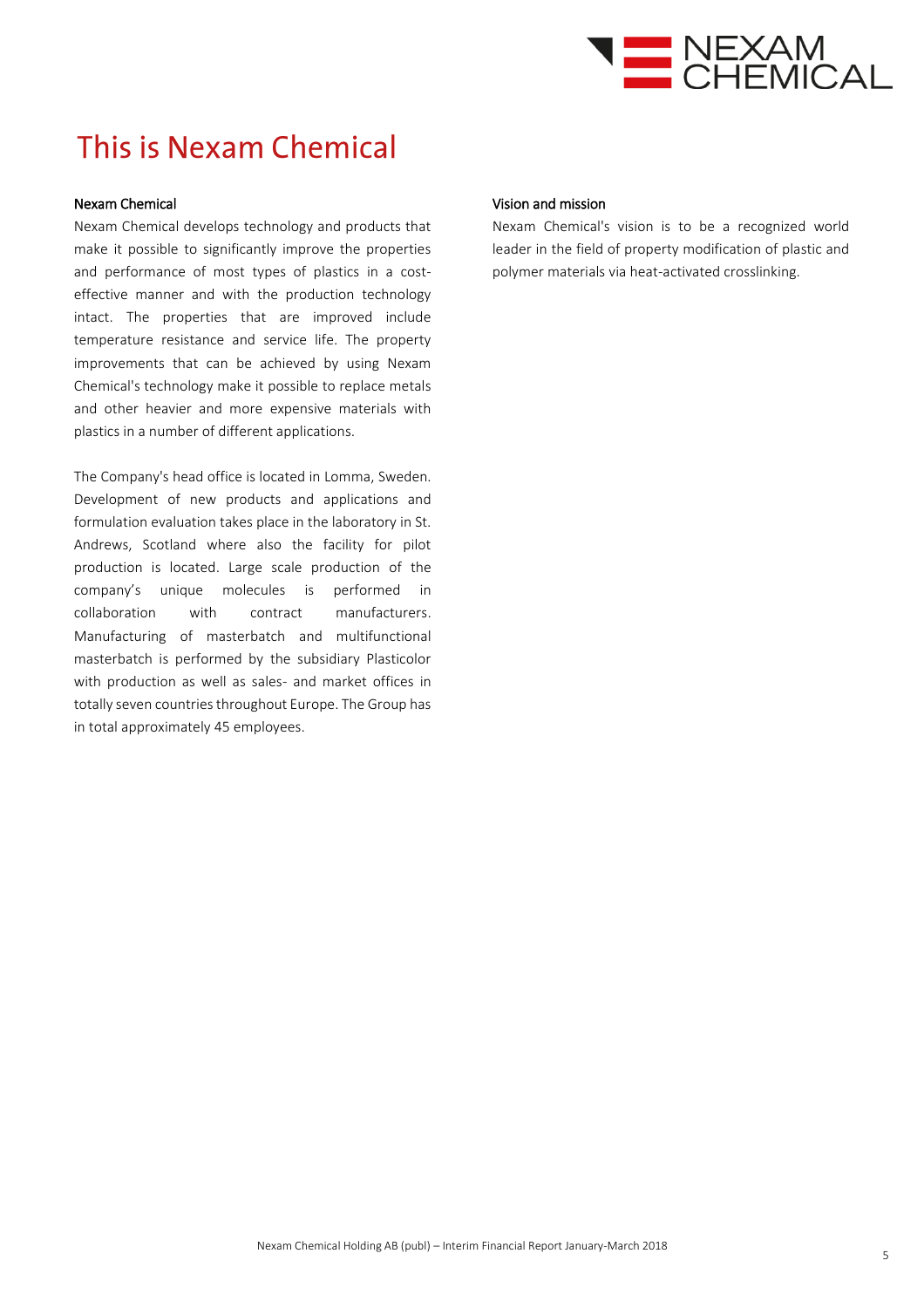

## **Financial comments**

#### Sales and profit

The figures for the previous year do not include Plasticolor operations. Net sales for the first quarter totaled SEK 27,041,000 (2,336,000). For the new group of companies, the total turnover increased with approximately 10 percent compared to comparable operations for the same period last year. Other operating income for the quarter amounts to SEK 1,200,000 (135,000).

The personnel expenses during the first quarter totaled SEK -7,206,000 (-3,585,000) and other operating expenses totaled SEK -5,962,000 (-2,163,000). The depreciation for the period amounts to SEK -2,820,000 (- 587,000) of which SEK -1,100,000 (0) concerns depreciation of acquired immaterial surplus values. The profit/loss before depreciation (EBITDA) amounted to SEK -901,000 (-4,346,000) and the operating profit/loss before tax came in at SEK -4,085,000 (-4,965,000).

#### Personnel and organization

The average number of employees in the Group for the period amounted to 42 (14), whereof 9 (1) were women.

#### Investments

The total investment in intangible assets during the quarter amounts to SEK 678,000 (960,000) and for the material assets SEK 726,000 (0).

#### Cash flow

The cash flow from the operating activities during the quarter amounted to SEK -5,307,000 (-7,163,000). Changes in working capital has affected the cashflow with SEK -3,286,000 (-2,787,000) and concerns to a large part increased account receivables. During the quarter, amortization of bank loans has affected the cashflow with SEK -3,142,000 (-46,000). The total cash flow for the quarter amounted to SEK -9,998,000 (-8,361,000).

#### Financial position

Compared to the beginning of the year, the equity/assets ratio was 66 (67) percent, and the equity was SEK 183,860,000 (187,512,000). Cash and cash equivalents amounted to SEK 76,597,000 (86,407,000) compared to the beginning of the year. The Group has at the end of the period an interest-bearing debt of SEK 62,718,000 (65,886,000) compared to the beginning of the year.

## Other information

#### Group structure

Nexam Chemical Holding AB is a Swedish public limited liability company and its corporate ID no. is 556919-9432. The Group consists of the parent company Nexam Chemical Holding AB (publ) and two subgroups, Nexam



Chemical and Plasticolor. All companies in the Group are wholly owned.

#### Accounting policies

The Group applies International Financial Reporting Standards (IFRS), as adopted by the EU. This interim report has been prepared in accordance with IAS 34 Interim Financial Reporting, the Annual Accounts Act. The parent company applies the Annual Accounts Act and the Swedish Financial Reporting Board recommendation RFR 2 Accounting for Legal Entities. The accounting policies and calculation methods applied are consistent with those described in the annual report for 2017. New standards and interpretations that came into force on January 1, 2018 have not had any impact on Nexam Chemical´s financial reporting for the interim report period.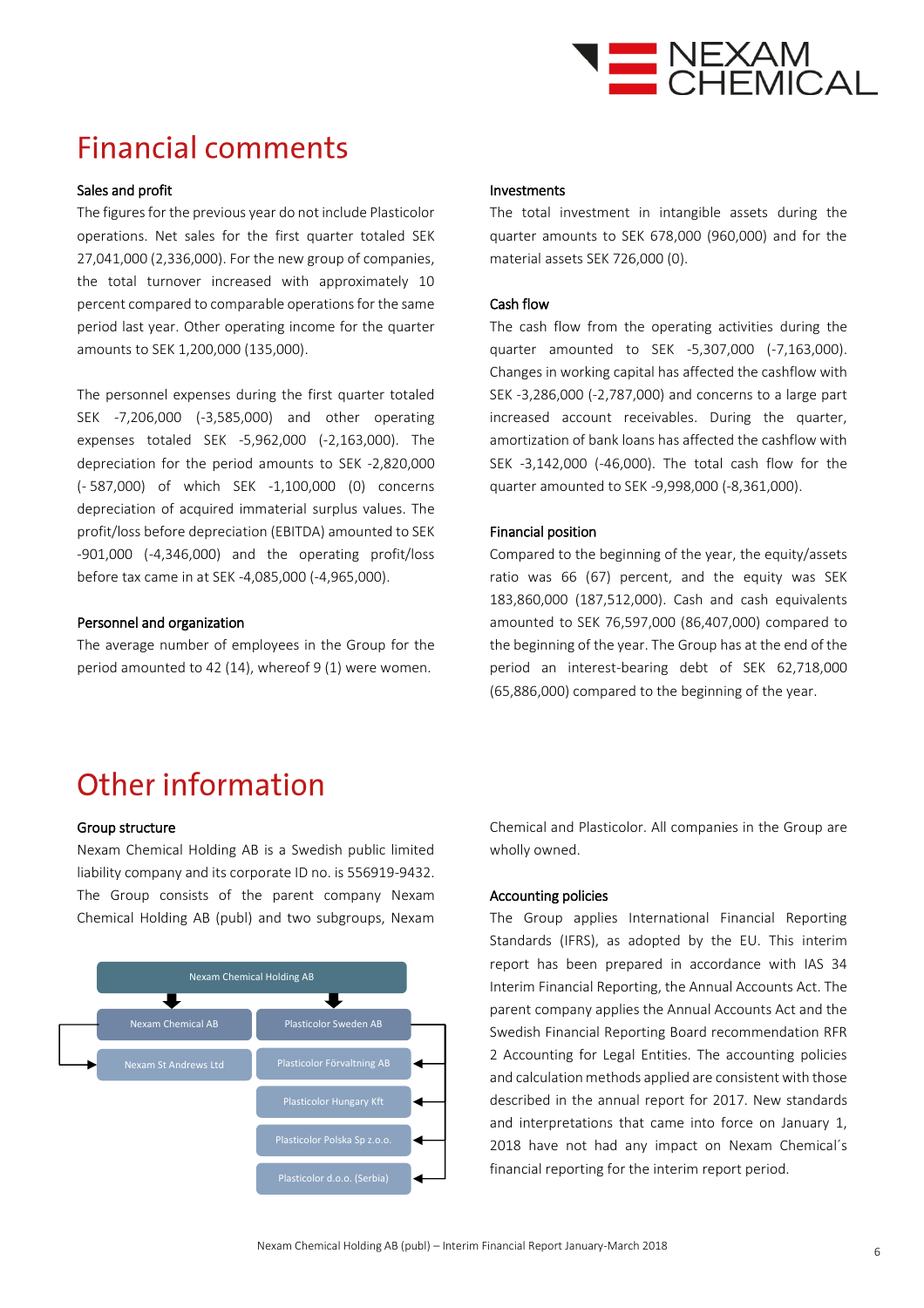

*Financial instruments.* Nexam Chemical has only financial assets and liabilities valued at amortized cost. As these financial assets and liabilities are due within twelve months, the value is estimated to correspond to fair value.

*Segment reporting.* Financial information reported to the chief operating decision maker (CEO) as the basis for allocating resources and judging the group's profit or loss is not divided into different operating segments. Therefor the group consists of a single operating segment and reference is made to the income statement and balance sheet regarding operating segment reporting

#### *New reporting standards.*

As of January 1, 2018, Nexam Chemical applies IFRS 9 and IFRS 15.

IFRS 15, Revenue from Contracts with Customers, implies a new revenue model (five-step model) based on when the control of a Goods or Service is transferred to the Customer.

IFRS 9 involves changes in how financial assets are classified and valued, introduction of a write-down model based on expected loan losses instead of occurred losses and changes in principles for hedge accounting with the aim to simplify and increase the coherence with companies' internal risk management strategies.

The Group's work in 2017 has shown that the effects of implementing IFRS 15 and IFRS 9 will not have a material effect on the Group's financial statements when applied for the first time.

#### Transactions with related parties

No transactions with related parties has occurred, except for determined remuneration for the Board of Directors and remuneration in accordance with employment agreement.

#### Risks and uncertainties

The Group's operations are affected by a number of factors which can result in a risk for the Group's operations and profit. See the annual report for 2017 on Nexam Chemical's website for information about the Company's risks and uncertainties.

#### Estimates and judgements

In order to be able to prepare the financial statements, the Board of Directors and the Management make judgements and assumptions on the basis of available information that impact the company's financial performance and financial position.

Estimates and judgements are evaluated on an ongoing basis and are based on historical experience and other factors, including expectations about future events that can be reasonably expected under prevailing conditions. The actual outcome may differ from the judgements made. The areas where estimates and assumptions could lead to a significant risk of adjustments to the figures reported for the company's financial performance, and position in future reporting periods, are primarily judgements about market conditions and thus the value of the Group's non-current assets.

#### Audit review

These financial statements have not been audited by the Company´s auditor.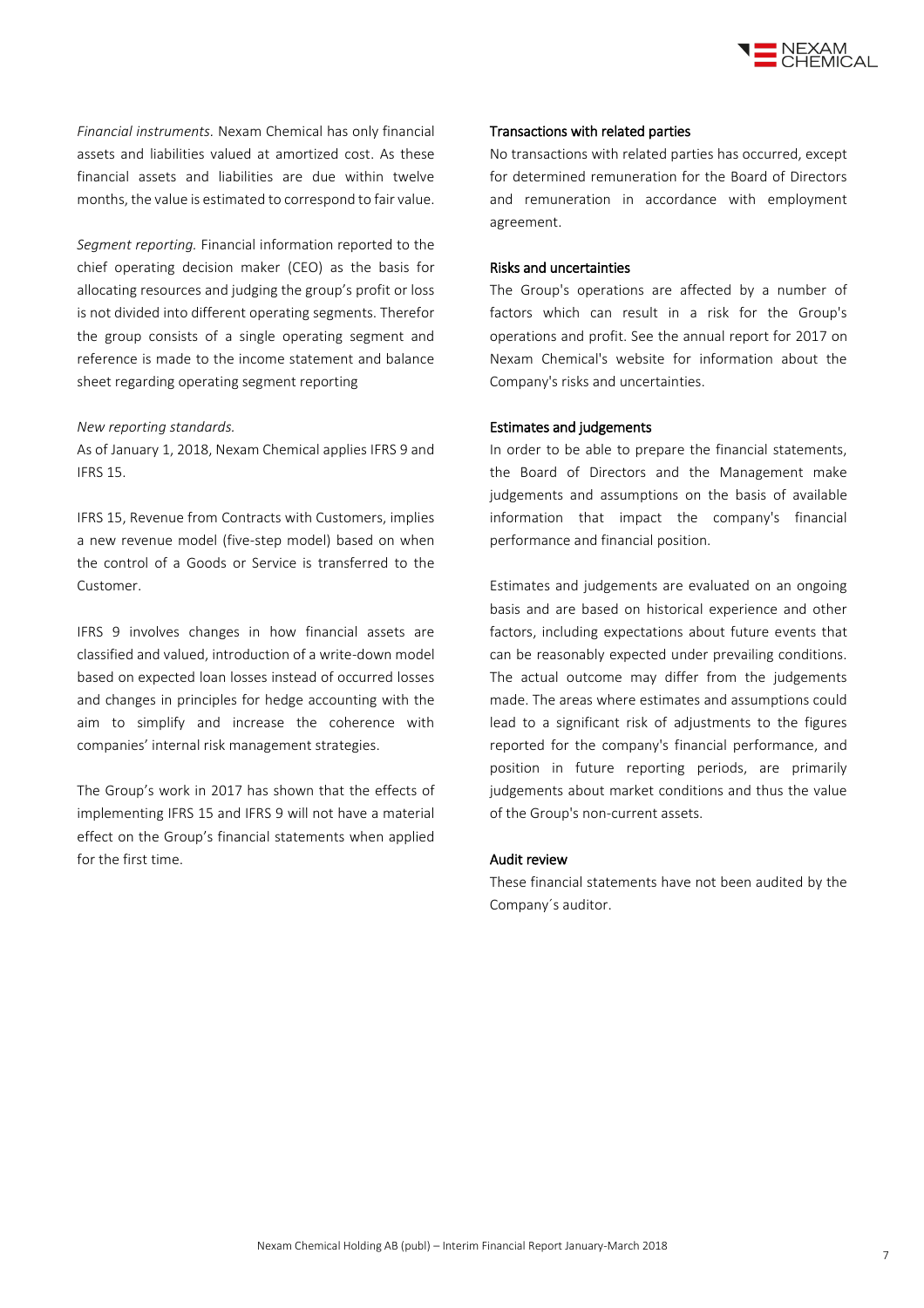

The Board of Directors and the Chief Executive Officer certify that the interim financial report provides a true and fair view of the parent company´s and the Group´s business, financial position and performance and describes material risks and uncertainties to which the parent company and the companies in the group are exposed.

\_\_\_\_\_\_\_\_\_\_\_\_\_\_\_\_\_\_\_\_\_\_\_\_\_\_\_\_\_\_\_\_\_\_\_\_\_\_\_\_\_\_\_\_\_\_\_\_\_\_\_\_\_\_\_\_\_\_\_\_\_\_\_\_\_\_\_\_\_\_\_\_\_\_\_\_\_\_\_\_\_\_\_

Lomma 9 May 2018

Lennart Holm Cecilia Jinert Johansson Daniel Röme<br>Chairman of the Board Member of the Board Member of the Board Member of the B

Chairman of the Board Member of the Board Member of the Board Member of the Board

Anders Spetz CEO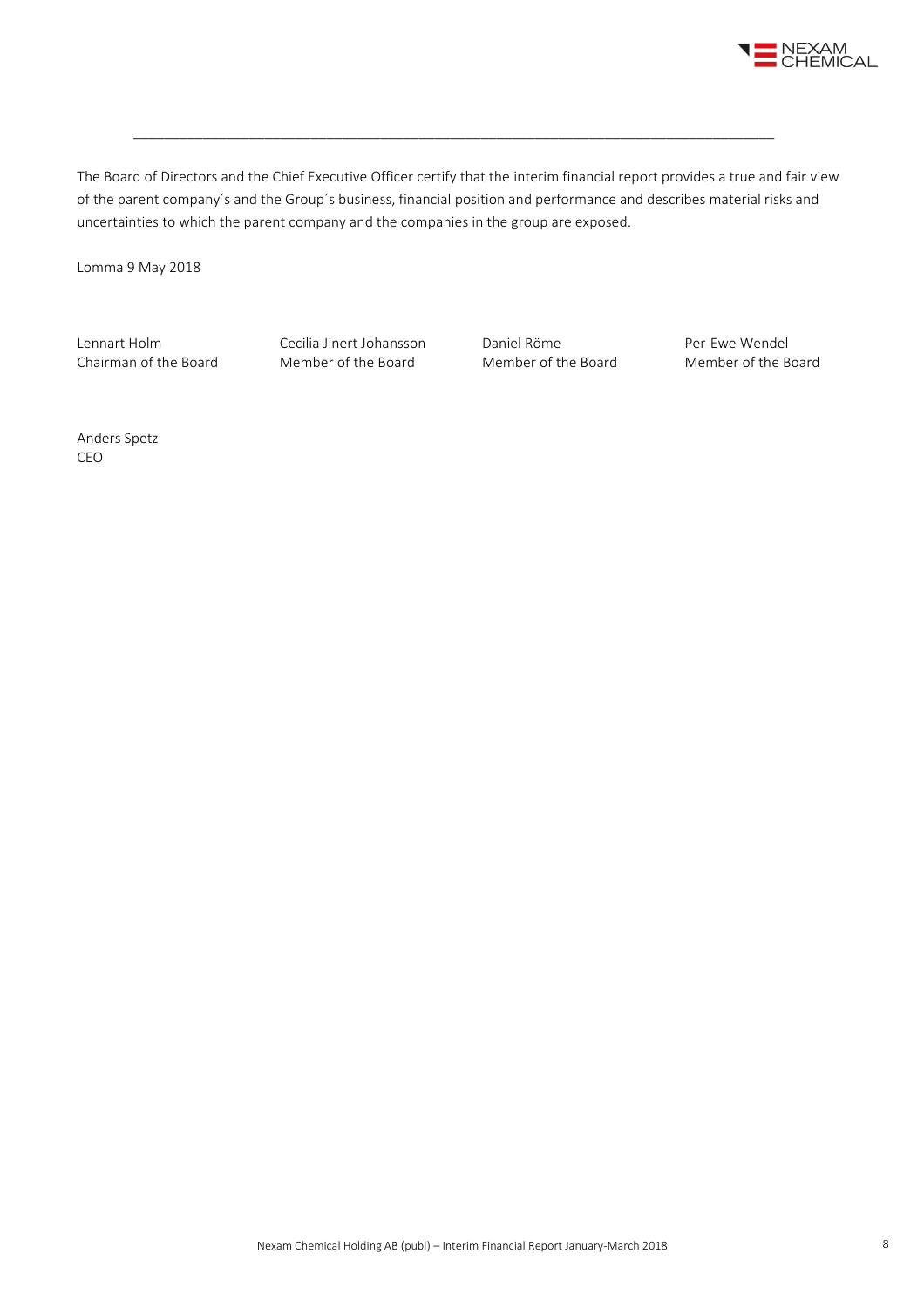

## **Financial Statements in summary**

| Consolidated income statement in summary                          |                |                |                  |
|-------------------------------------------------------------------|----------------|----------------|------------------|
|                                                                   | Jan-Mar        | Jan-Mar        | <b>Full year</b> |
| (SEK '000)                                                        | 2018           | 2017           | 2017             |
|                                                                   |                |                |                  |
| Net sales                                                         | 27,041         | 2,336          | 18,694           |
| Changes in goods in progress, finished goods and work in progress | 650            | 2,209          | 1,249            |
| Other operating income                                            | 1,200          | 135            | 777              |
|                                                                   | 28,891         | 4,680          | 20,720           |
|                                                                   |                |                |                  |
| Operating expenses                                                |                |                |                  |
| Raw materials and consumables                                     | $-16,510$      | $-3,227$       | $-11,702$        |
| Operating expenses                                                | $-5,962$       | $-2,163$       | $-12,132$        |
| Personnel cost                                                    | $-7,206$       | $-3,585$       | $-16,405$        |
| Depreciation and write-down of tangible and intangible assets     | $-2,820$       | $-587$         | $-2,966$         |
| Other operating expenses                                          | $-114$         | $-51$          | $-437$           |
| Operating profit/loss                                             | $-3,721$       | $-4.933$       | $-22,922$        |
|                                                                   |                |                |                  |
| <b>Financial items</b>                                            |                |                |                  |
| Financial income                                                  | $\overline{2}$ |                | 133              |
| Financial costs                                                   | $-366$         | $-32$          | $-244$           |
| Profit/loss before tax                                            | $-4,085$       | $-4,965$       | $-23,033$        |
|                                                                   |                |                |                  |
| Income tax                                                        | $-71$          | $\overline{a}$ | 17 285           |
| Profit/loss for the period                                        | $-4,156$       | $-4,965$       | $-5,748$         |
|                                                                   |                |                |                  |
| Other comprehensive income                                        |                |                |                  |
| Items that may be reclassified to profit or loss                  |                |                |                  |
| Translation differences on foreign subsidiaries                   | 571            | $-22$          | -54              |
| Sum of other comprehensive income, net after tax                  | 571            | $-22$          | $-54$            |
| Comprehensive result for the period                               | $-3,585$       | $-4.987$       | $-5,802$         |
|                                                                   |                |                |                  |

The profit for the year as well as comprehensive income are wholly attributable to the parent company's shareholders.

| Earnings per share (SEK)         |         |                                  |         |
|----------------------------------|---------|----------------------------------|---------|
| Basic earnings per share (SEK)   | $-0.06$ | $-0.08$                          | $-0.09$ |
| Diluted earnings per share (SEK) | $-0.06$ | $-0.08$                          | $-0.09$ |
| Average number of basic shares   |         | 67,519,019 64,724,000 64,854,179 |         |
| Average number of diluted shares |         | 67,519,019 64,724,000 64,854,179 |         |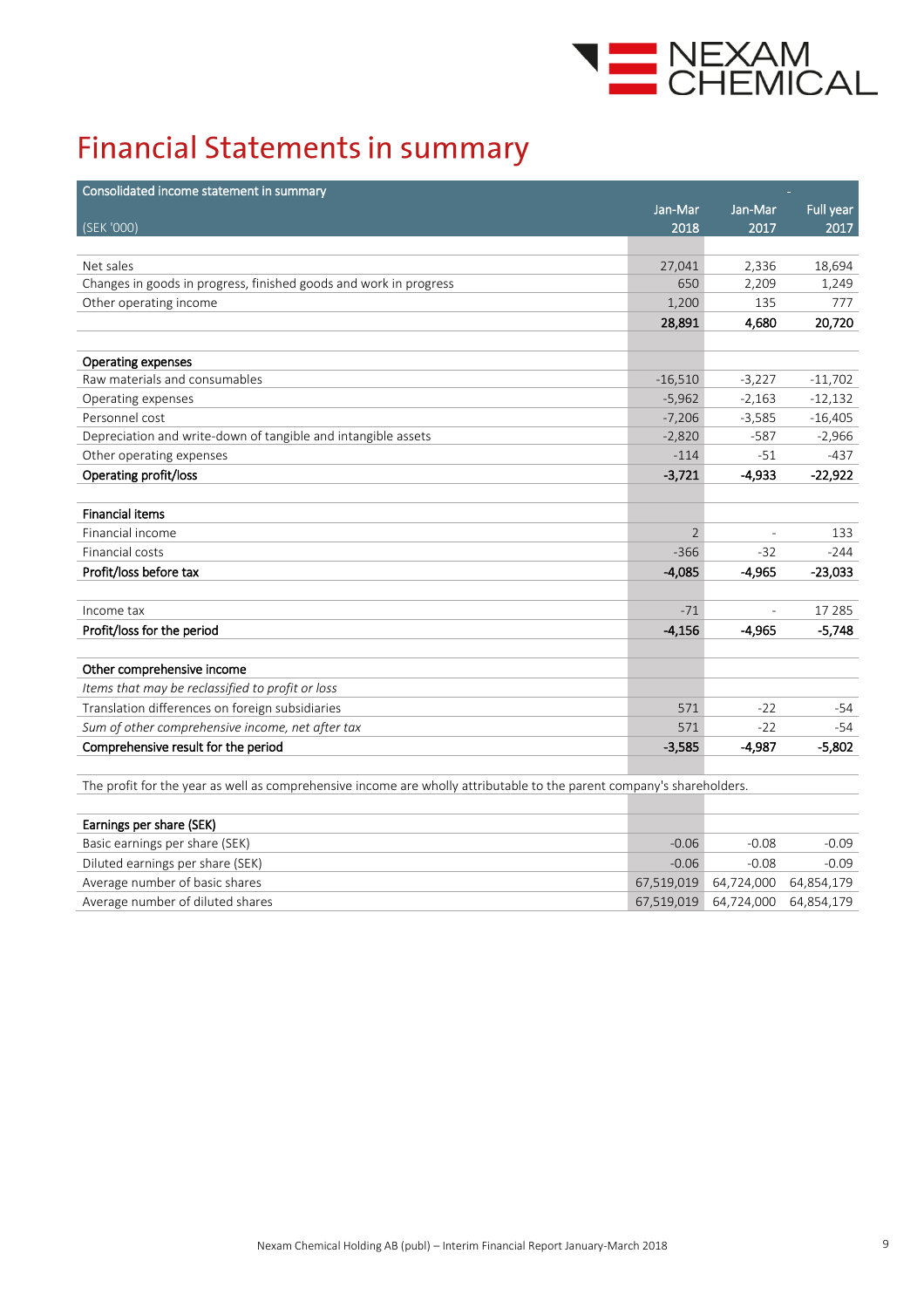

| Consolidated balance sheet in summary |         |         |         |
|---------------------------------------|---------|---------|---------|
|                                       | 31-mar  | 31-mar  | 31-dec  |
| (SEK '000)<br><b>Note</b>             | 2018    | 2017    | 2017    |
| <b>ASSETS</b>                         |         |         |         |
| Intangible assets<br>$\mathbf{1}$     | 110,166 | 19,736  | 110,698 |
| Tangible assets                       | 49,810  | 8,200   | 50,166  |
| Financial assets                      | 5       | 2,789   | 5       |
| Inventory                             | 15,428  | 8,180   | 14,778  |
| Trade receivables                     | 20,268  | 843     | 14,809  |
| Other receivables                     | 5,298   | 3,442   | 4,891   |
| Cash and bank                         | 76,597  | 124,785 | 86,407  |
| <b>TOTAL ASSETS</b>                   | 277,572 | 167,975 | 281,754 |
|                                       |         |         |         |
| <b>EQUITY AND LIABILITIES</b>         |         |         |         |
| Equity                                | 183,860 | 159,244 | 187,512 |
| Long-term debt with interest          | 49,366  | 1,863   | 52,690  |
| Other long-term debt                  | 3,120   | 82      | 3,110   |
| Short term debt with interest         | 13,352  | 1,202   | 13,196  |
| Trade payables                        | 11,262  | 1,127   | 14,389  |
| Other liabilities                     | 16,612  | 4,457   | 10,857  |
| TOTAL EQUITY AND LIABILITIES          | 277 572 | 167 975 | 281754  |

| Consolidated changes in equity in summary |          |          |           |
|-------------------------------------------|----------|----------|-----------|
|                                           | Jan-Mar  | Jan-Mar  | Full year |
| (SEK '000)                                | 2018     | 2017     | 2017      |
| Balance at the beginning of the period    | 187,512  | 164,231  | 164,231   |
| Profit/loss for the period                | $-4,156$ | $-4,965$ | $-5,748$  |
| Other comprehensive income                | 571      | $-22$    | -54       |
| Transactions with shareholders            | $-67$    |          | 29,083    |
| Balance at the end of the period          | 183,860  | 159,244  | 187,512   |

| Consolidated cash flow in summary                           |          |          |                  |
|-------------------------------------------------------------|----------|----------|------------------|
|                                                             | Jan-Mar  | Jan-Mar  | <b>Full year</b> |
| (SEK '000)                                                  | 2018     | 2017     | 2017             |
| Cash flow from operating activities                         |          |          |                  |
| Operating income                                            | $-3,721$ | $-4,933$ | $-22,899$        |
| Adjustment from non-cash items                              | 2,274    | 557      | 2,958            |
| Cash flow from operations before changes in working capital | $-1,447$ | $-4,376$ | $-19,941$        |
| Changes in working capital                                  | $-3,860$ | $-2,787$ | 1,470            |
| Cash flow from operations                                   | $-5,307$ | $-7,163$ | $-18,471$        |
| Cash flow from investment activities                        | $-1,405$ | $-960$   | $-83,564$        |
| Cash flow from financing activities                         | $-3,286$ | $-238$   | 55,303           |
| Cash flow for the period                                    | $-9.998$ | $-8.361$ | $-46.732$        |
| Cash and cash equivalents at the beginning of the period    | 86,407   | 133,147  | 133,147          |
| Effect of exchange rate changes on cash                     | 188      | $-1$     | -8               |
| Cash and cash equivalents at end of period                  | 76,597   | 124,785  | 86,407           |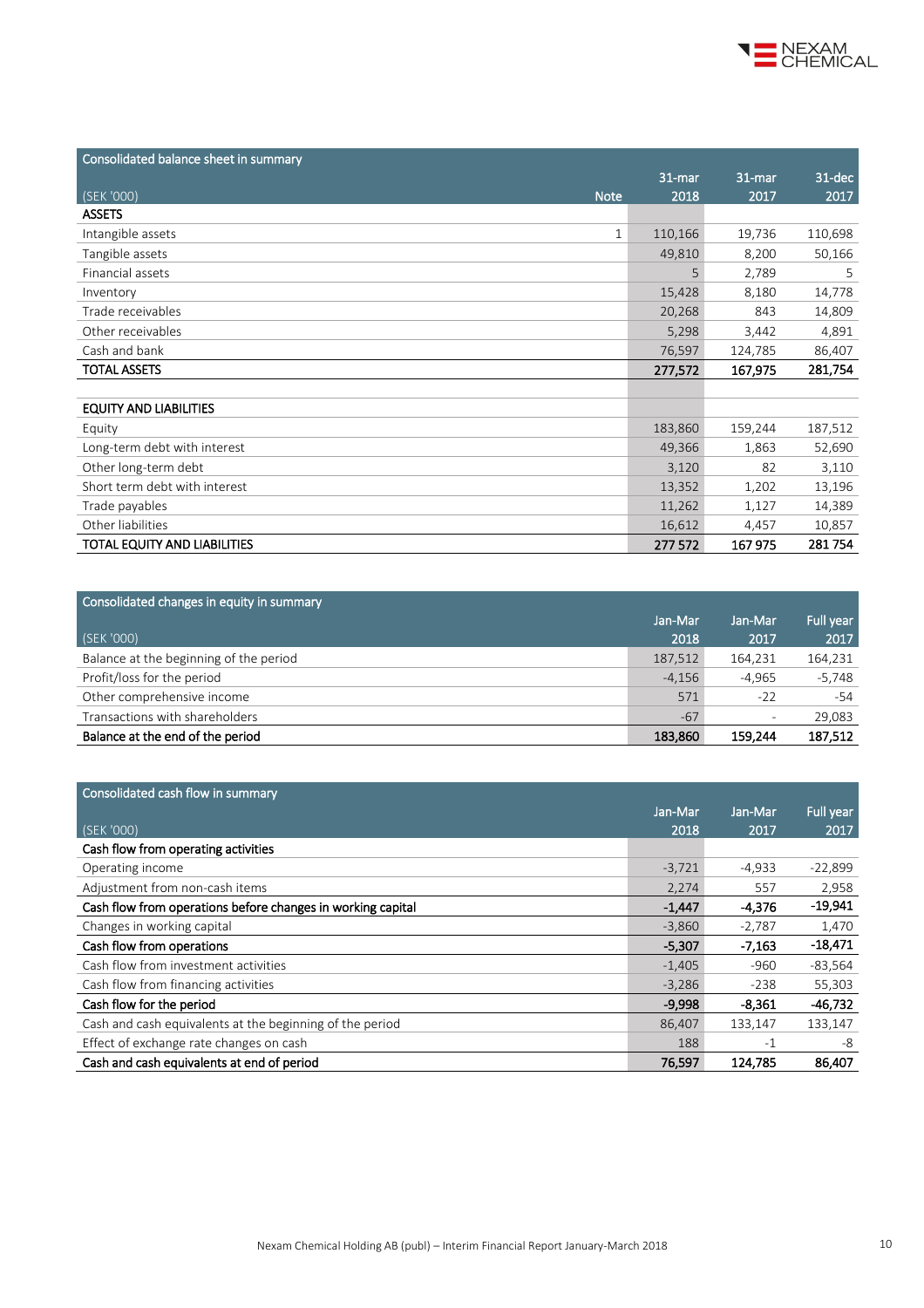

| Parent company - Income statement in summary                  |          |                          |                  |
|---------------------------------------------------------------|----------|--------------------------|------------------|
|                                                               | Jan-Mar  | Jan-Mar                  | <b>Full year</b> |
| (SEK '000)                                                    | 2018     | 2017                     | 2017             |
|                                                               |          |                          |                  |
| Net sales                                                     | 7,000    | 1,427                    | 5,881            |
|                                                               | 7,000    | 1,427                    | 5,881            |
|                                                               |          |                          |                  |
| <b>Operating expenses</b>                                     |          |                          |                  |
| Operating expenses                                            | $-1,224$ | $-978$                   | $-3,452$         |
| Personnel cost                                                | $-1,679$ | $-1,719$                 | $-7,431$         |
| Depreciation and write-down of tangible and intangible assets | $-5,000$ | $-2,000$                 | $-16,783$        |
| Operating profit/loss                                         | $-903$   | $-3,270$                 | $-21,785$        |
|                                                               |          |                          |                  |
|                                                               |          |                          |                  |
| <b>Financial items</b>                                        |          |                          |                  |
| Interest income and other similar profit items                |          | $\overline{\phantom{a}}$ |                  |
| Interest expenses and other similar loss items                | $-277$   |                          | $-75$            |
| Profit/loss before tax                                        | $-1,180$ | $-3,270$                 | $-21,860$        |
|                                                               |          |                          |                  |
| Income tax                                                    |          |                          |                  |
| Profit/loss for the period                                    | $-1,180$ | $-3,270$                 | $-21,860$        |
|                                                               |          |                          |                  |

| Parent company - Statement of comprehensive income |          |                          |                  |
|----------------------------------------------------|----------|--------------------------|------------------|
|                                                    | Jan-Mar  | Jan-Mar                  | <b>Full vear</b> |
| (SEK '000)                                         | 2018     | 2017                     | 2017             |
| Profit/loss for the period                         | $-1,180$ | $-3.270$                 | -21,860          |
| Other comprehensive income                         |          | $\overline{\phantom{a}}$ |                  |
| Comprehensive profit for the period                | $-1.180$ | $-3,270$                 | -21.860          |
|                                                    |          |                          |                  |

| Parent company - Balance sheet in summary |         |                          |           |
|-------------------------------------------|---------|--------------------------|-----------|
|                                           | 31-mar  | $31 - 77$                | $31$ -dec |
| (SEK '000)                                | 2018    | 2017                     | 2017      |
| <b>ASSETS</b>                             |         |                          |           |
| Financial assets                          | 409,076 | 284,321                  | 409,076   |
| Receivables from group companies          | 31,540  | 18,973                   | 24,540    |
| Other receivables                         | 433     | 265                      | 186       |
| Cash and bank                             | 55,668  | 119,836                  | 67,280    |
| <b>TOTAL ASSETS</b>                       | 496,717 | 423,395                  | 501,082   |
|                                           |         |                          |           |
| <b>EQUITY AND LIABILITIES</b>             |         |                          |           |
| Equity                                    | 431,717 | 419,686                  | 432,960   |
| Long-term debt with interest              | 120     | 418                      | 110       |
| Other long-term debt                      | 45,000  | $\overline{\phantom{a}}$ | 48,000    |
| Provisions for pension                    | 3,000   | $\overline{\phantom{a}}$ | 3,000     |
| Short term debt with interest             | 12,000  | $\overline{\phantom{0}}$ | 12,000    |
| Trade payables                            | 242     | 362                      | 890       |
| Other liabilities                         | 4,638   | 2,929                    | 4,122     |
| TOTAL EQUITY AND LIABILITIES              | 496,717 | 423,395                  | 501,082   |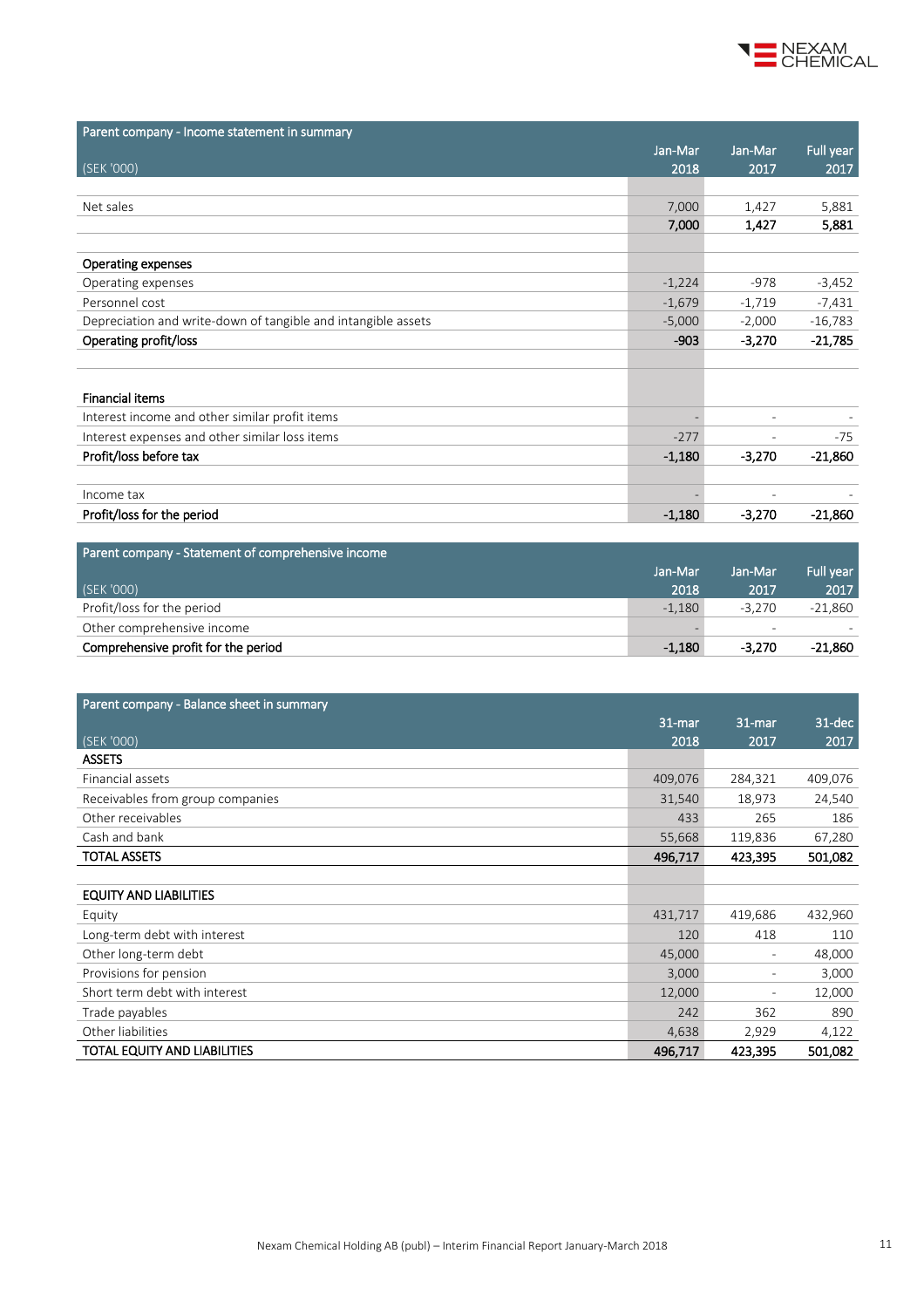

| Note 1 - Intangible assets              |                          |           |             |                |
|-----------------------------------------|--------------------------|-----------|-------------|----------------|
|                                         |                          | Market    | Development |                |
| (SEK '000)                              | Goodwill                 | positions | costs       | <b>Patents</b> |
| Accumulated cost                        |                          |           |             |                |
| Opening balance 1 January 2018          | 45,943                   | 44,000    | 18,806      | 5,929          |
| Additions                               |                          |           | 655         | 118            |
| Closing balance 31 March 2018           | 45,943                   | 44,000    | 19,461      | 6,047          |
| Accumulated depreciation                |                          |           |             |                |
| Opening balance 1 January 2018          | $\overline{\phantom{a}}$ | $-367$    | $-2,172$    | $-1,441$       |
| Expensed depreciation for the period    |                          | $-1,100$  | $-110$      |                |
| Capitalized depreciation for the period |                          |           |             | -95            |
| Closing balance 31 March 2018           |                          | $-1,467$  | $-2,282$    | $-1,536$       |
|                                         |                          |           |             |                |
| Residual value 31 December 2017         | 45,943                   | 42,533    | 17,179      | 4,511          |
|                                         |                          |           |             |                |
| Accumulated cost                        |                          |           |             |                |
| Opening balance 1 January 2017          | $\overline{\phantom{a}}$ |           | 15,990      | 5,754          |
| Additions through acquisition           | 45,943                   | 44,000    |             |                |
| Additions                               |                          |           | 2,816       | 175            |
| Closing balance 31 December 2017        | 45,943                   | 44,000    | 18,806      | 5,929          |
|                                         |                          |           |             |                |
| Accumulated depreciation                |                          |           |             |                |
| Opening balance 1 January 2017          | $\overline{a}$           |           | $-1,755$    | $-1,100$       |
| Expensed depreciation for the period    | $\overline{\phantom{a}}$ | $-367$    | $-417$      | $-1$           |
| Capitalized depreciation for the period |                          |           |             | $-340$         |
| Closing balance 31 December 2017        |                          | $-367$    | $-2,172$    | $-1,441$       |
| Residual value 31 December 2017         | 45,943                   | 43,633    | 16,634      | 4,488          |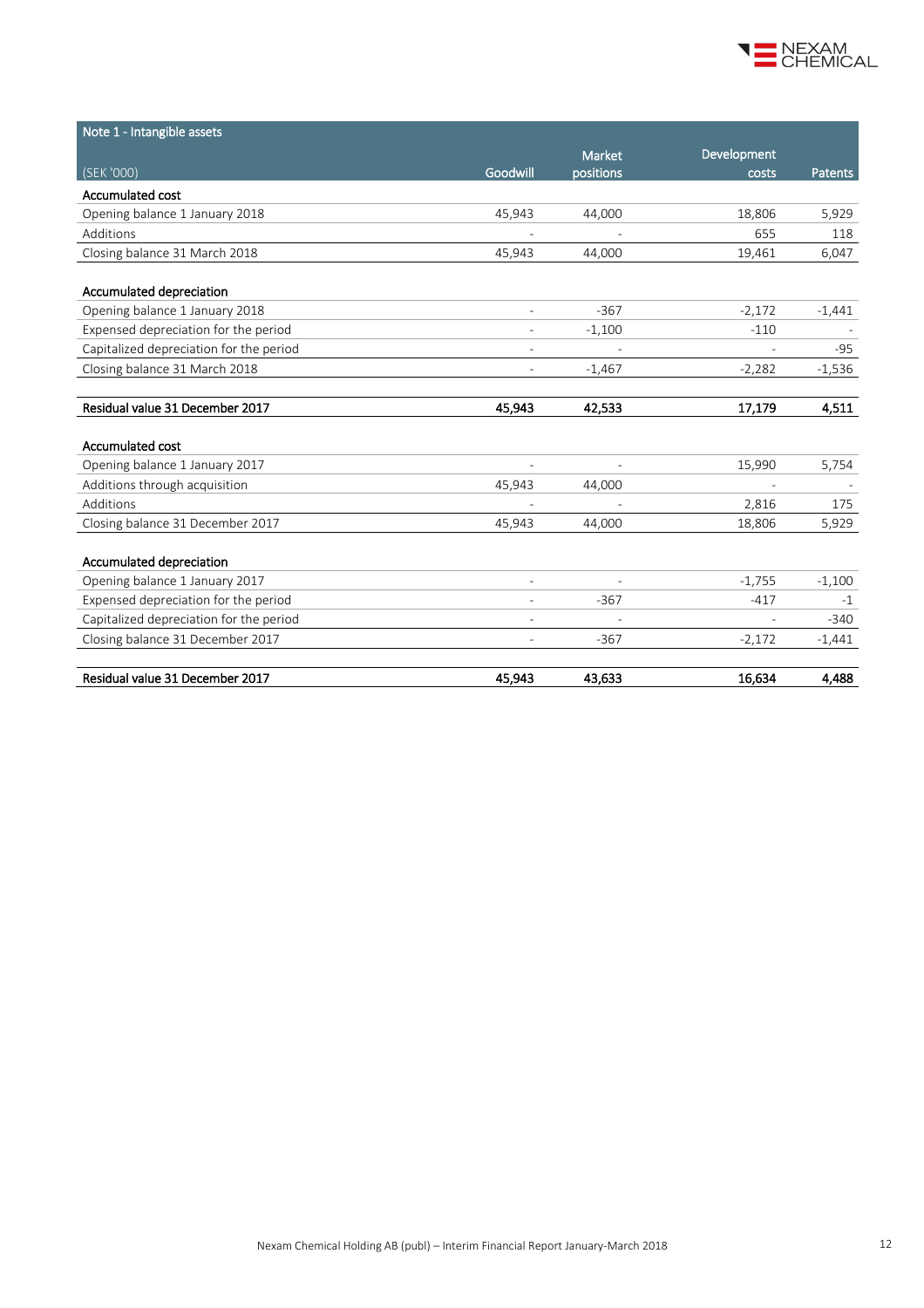

## Share capital, shares and ownership

The Company's share capital totals SEK 1,298,442.67, divided into 67,519,019 outstanding shares. The Company only has one class of shares and all shares have equal rights to dividends. The shares of Nexam Chemical Holding AB were listed on NASDAQ Stockholm First North Premier under the ticker NEXAM. Approximately 4 million shares have been turned over during the first quarter 2017 and the average price during the period was SEK 9.57 per share.

#### Incentive programs

The company has one ongoing incentive programs with a total of 646,000 outstanding warrants, which all entitles the holders to subscribe for one new share. All warrants have been issued at market value, calculated according to the "Black Scholes" formula. If all currently outstanding warrants are exercised, the total dilution will be approximately 1.0 %.

For more information and the full terms and conditions of incentive program 2015/2018, please see the resolutions from the Annual General Meetings i[n 2015.](http://www.nexamchemical.com/secure/CMS/?language=en#context=epi.cms.contentdata:///245&viewsetting=active:///true)

| Allotment<br>date | Price per<br>warrant (SEK) | <b>Earliest</b><br>redemption date | Final due<br>date | <b>Redemption</b><br>price (SEK) | Outstanding warrants<br>31 December 2017 | Dilution if<br>fully exercised |
|-------------------|----------------------------|------------------------------------|-------------------|----------------------------------|------------------------------------------|--------------------------------|
| 2015-06-17        | 0.76                       | 2018-09-03                         | 2018-09-17        | 13.00                            | 646,000                                  | 1.0 %                          |
|                   |                            |                                    |                   |                                  | 646,000                                  | 1.0%                           |

#### Shareholders

The number of shareholders as of 31 March 2018 was 6,946, a decrease of 159 shareholders during the first quarter.

| Shareholders                            | <b>Shares</b> | Percent |
|-----------------------------------------|---------------|---------|
| Försäkringsbolaget, Avanza Pension      | 8,965,559     | 12.7%   |
| SIX SIS AG                              | 6,244,463     | 8.8%    |
| Barwnicki AB                            | 2,795,019     | 3.6%    |
| Länsförsäkringar Småbolag Sverige       | 2,346,782     | 3.2%    |
| Lennart Holm, privately and via company | 2,121,596     | 3.1%    |
| Goldman Sachs International Ltd         | 1,518,973     | 2.3%    |
| Daniel Röme, via company                | 1,500,237     | 2.2%    |
| Nordnet Pensionsförsäkring AB           | 1,481,176     | 2.9%    |
| RBC Investors Luxemburg                 | 1,229,504     | 2.2%    |
| Michael Karlsson                        | 948.342       | 1.5%    |
| Other shareholders (approx. 7,000)      | 38,367,368    | 57.5%   |
| Total                                   | 67,519,019    | 100.0%  |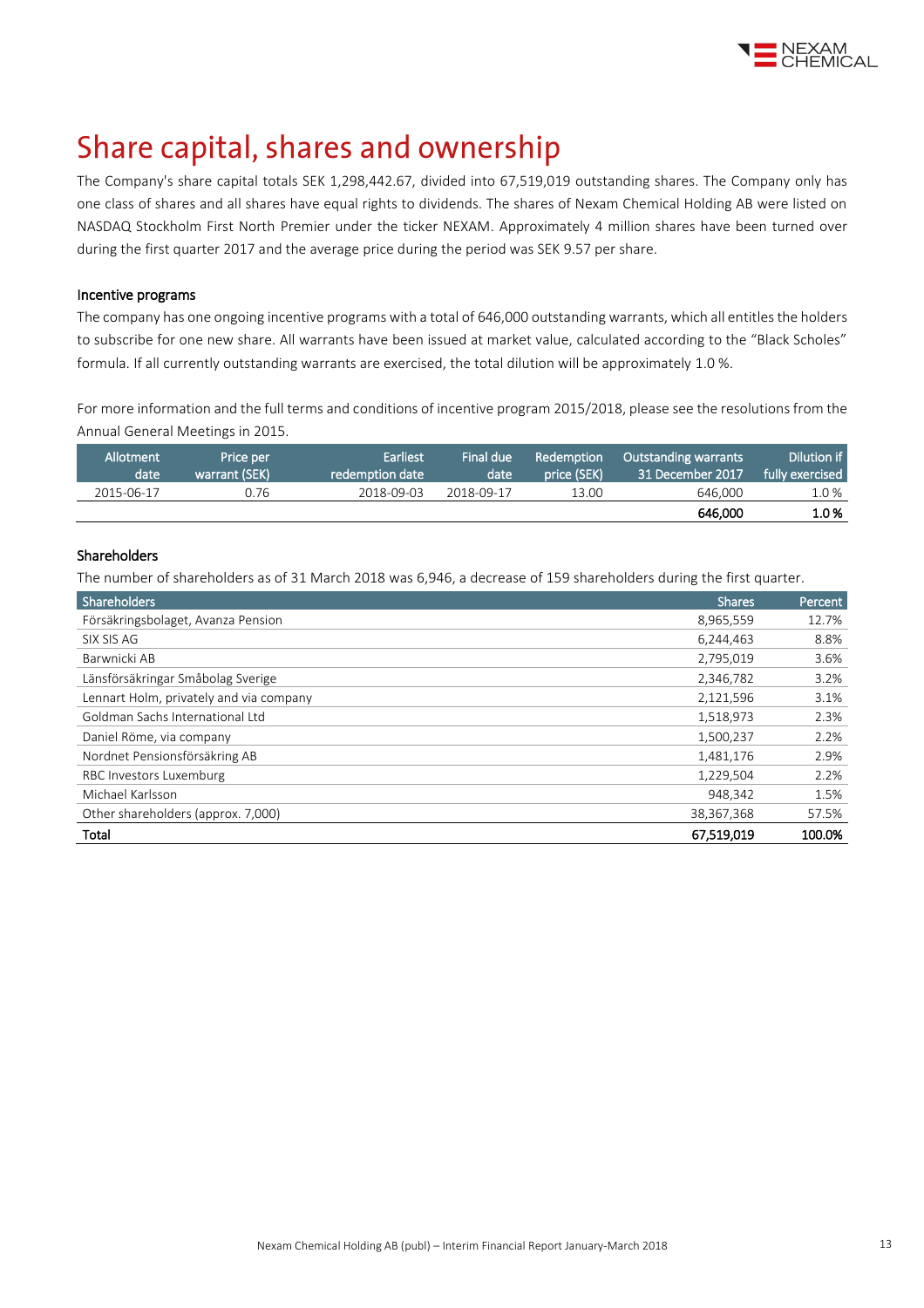

### **Financial calendar**

| Annual General Meeting 2018           |
|---------------------------------------|
| Interim Report January-June 2018      |
| Interim Report January-September 2018 |
| Year-End-Report 2018                  |
|                                       |

Interim reports are available on [www.nexamchemical.com.](http://www.nexamchemical.com/)

## Annual General Meeting

The Annual General Meeting (AGM) of Nexam Chemical Holding AB (publ) will be held on Thursday, 17 May 2018, at 3:00 pm, at Elite Hotel Ideon, Scheelevägen 27 in Lund, Sweden. Admission for registration from 2.00 p.m.

Shareholders wishing to attend the AGM must,

- first, be listed in the share register kept by Euroclear Sweden AB on Friday, May 11 2018 and
- secondly, not later than Friday, May 11 2018, inform Nexam Chemical in writing of their attendance and number of assistances, if any, to Nexam Chemical

#### For further information concerning the report, please contact:

Anders Spetz, CEO Tel: +46-(0)703 47 97 00 E-mail[: anders.spetz@nexamchemical.com](mailto:anders.spetz@nexamchemical.com) Holding AB (publ), Bolagsstämma, P.O. Box 165, SE-234 23 Lomma. Such notification can also be given by telephone +46 733 88 98 38, or by e-mail to info@nexamchemical.com.

Notification ought to include the shareholder's name, address, telephone number, personal or corporate identity number, registered shareholding and information on proxies, if any. Notification and particulars of any proxy and assistances will be registered with Nexam Chemical to provide the basis for the voting list.

This information is information that Nexam Chemical Holding AB is obliged to make public pursuant to the EU Market Abuse Regulation and the Securities Markets Act. The information was submitted for publication, through the agency of the contact person set out above, at 08:00 CET on May 9, 2018.